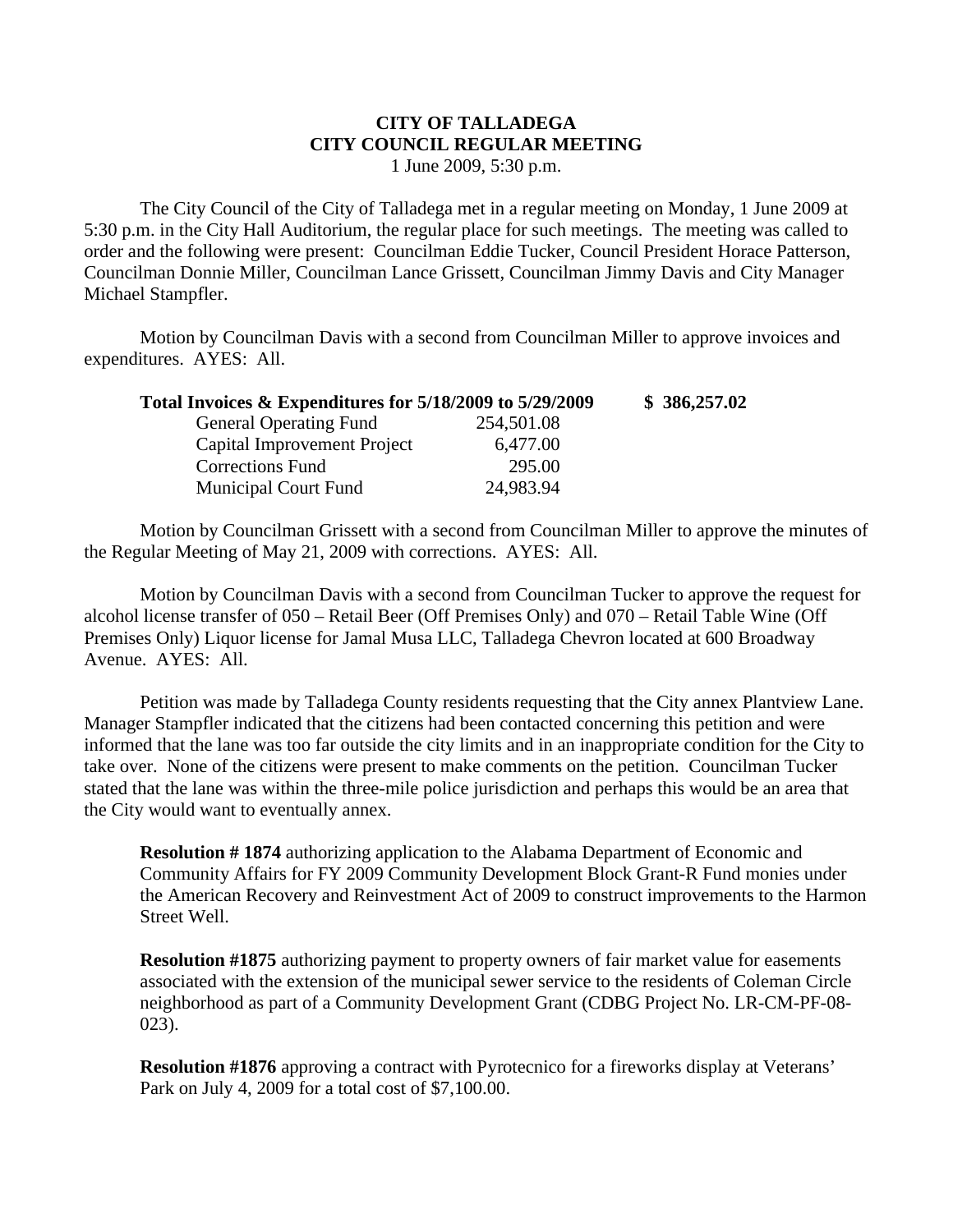Motion by Councilman Grissett with a second from Councilman Davis to approve Resolutions #1874-1876. Roll Call. AYES: All.

Motion by Councilman Grissett with a second from Councilman Davis to approve the Water Department's invoices and expenditures. AYES: Councilman Davis, Councilman Grissett, Council President Patterson and Councilman Miller. NAYS: Councilman Tucker.

## **Total Invoices & Expenditures for 5/15/2009 to 5/29/2009 \$ 138,238.39**

The Manager presented the council members with copies of House Bill 921(Annexation) and House Bill 962 (Amending Civil Service) that Governor Riley had signed on May 20, 2009. Chris Stone, Director of Community Development Department, indicated that maps would be available in the next two weeks.

The Manager also presented the Council with copies of a proposed Speed Hump policy for them to review for consideration at the next council meeting.

Council President Patterson thanked the City Manager for his leadership on the Brownfields application and acquiring the \$400,000 grant award. The City's application was one of three granted out of 600 applications. City Manager Stampfler indicated that the public may get tired of hearing about Brownfields, but he felt that it would have a great economic impact in the future as well as improving the quality of life and health of the area.

Councilman Davis indicated that he had a discussion with School Superintendent, Dr. Horton, concerning the Edythe Sims park property and a possible five year lease with an automatic extension. Councilman Tucker stated that he thought five years was being short sited and that the lease needed to be at least 25 years in order to justify the financial investment the City had made in the park. Manager Stampfler stated that Purchasing Director, Terry Hanner, had been directed to make contact with the school system and that he was still trying to negotiate a land swap for the land in Bemiston where the maintenance facility is to be constructed.

Councilman Davis announced that the library was to stay open two nights a week until 6:00 pm.

There was some discussion on the sales tax figures, legacy costs and the need to closely look at expenses in the next budget. Manager Stampfler stated that the legacy costs had been calculated by Teri St. James, Finance Director, and that it appeared that the City is not going to have to lay off any employees in the next fiscal year.

Councilman Grissett requested that a formal letter be sent to our legislative representatives thanking them for sponsoring and passing the annexation bill. There was further discussion on how the annexation increased the City's tax base during a time when sales tax revenue is down significantly in surrounding communities and cities. Manager Stampfler responded that the City has an 8% cushion set back and that he was confident that the City was going to be okay. Councilman Grissett noted the City was 2/3 of the way through the budget year and that the expenses were more than the revenue received and that he was never comfortable when spending was more than what was taken in.